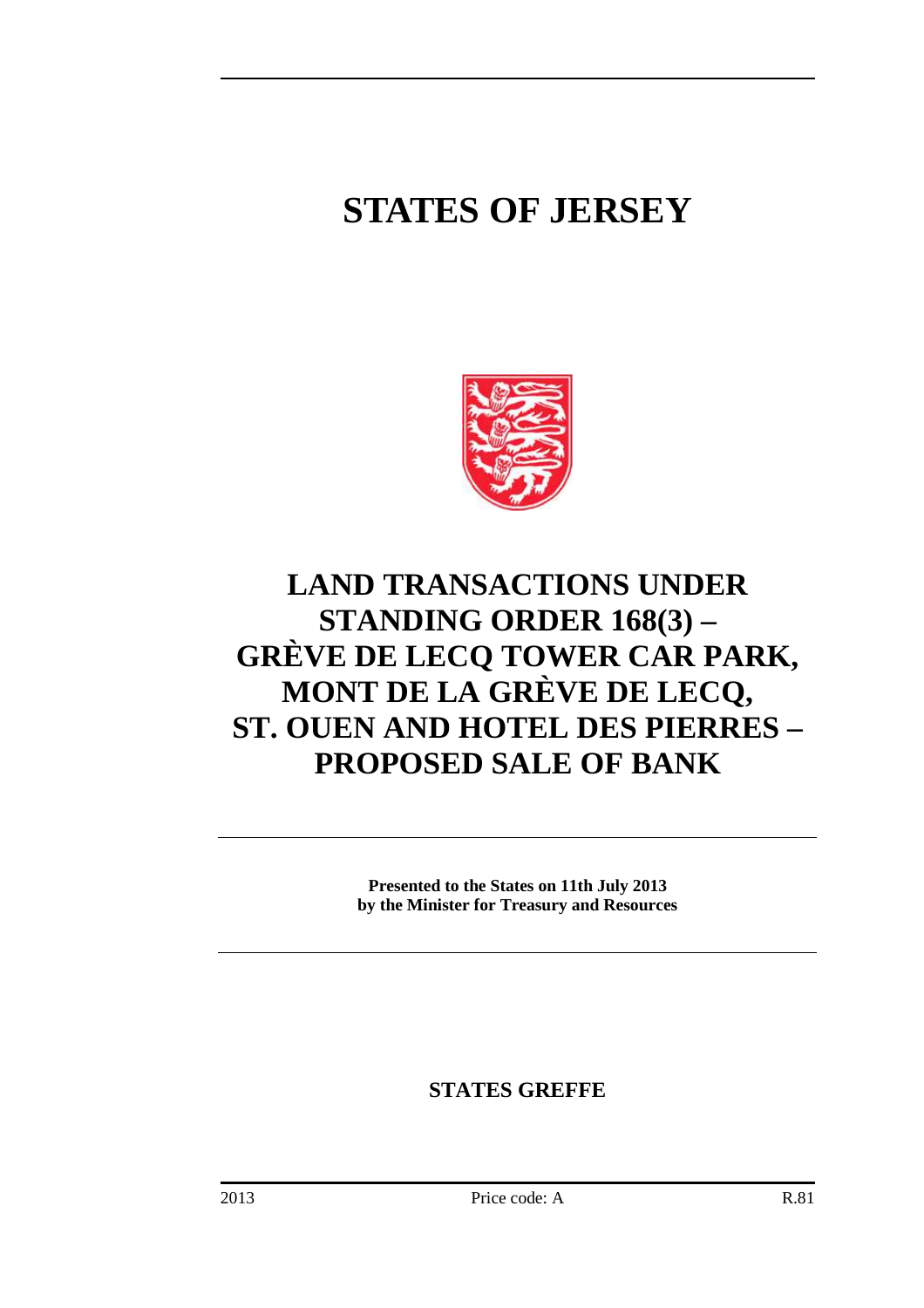### **REPORT**

**Decision(s):** Under Standing Order 168(3) the Minister for Treasury and Resources hereby notifies the States that he has accepted the recommendation of the Property Holdings Department to agree to the following –

### **Land transaction –**

- (1) To sell a bank at the Grève de Lecq Tower Car Park, Mont de la Grève de Lecq, St. Ouen, in connection with a proposed electricity sub-station to serve the redevelopment scheme for the former Hotel des Pierres, the sale to include a right of way over the car park to serve the electricity sub-station, and subject to a development restriction on the remaining part of the bank, with each party to meet their own fees in passing contract.
- (2) To confirm the above decision after giving the States 15 working days' notice of the transaction, and to cause the transaction to be completed.

After the expiry of 15 days following presentation to the States the transaction may be concluded.

#### *(Drawing attached at Appendix.)*

*Further information on this decision can be found on www.gov.je under Ministerial Decisions/Treasury and Resources/Property Holdings (reference MD-PH-2013-0097).*